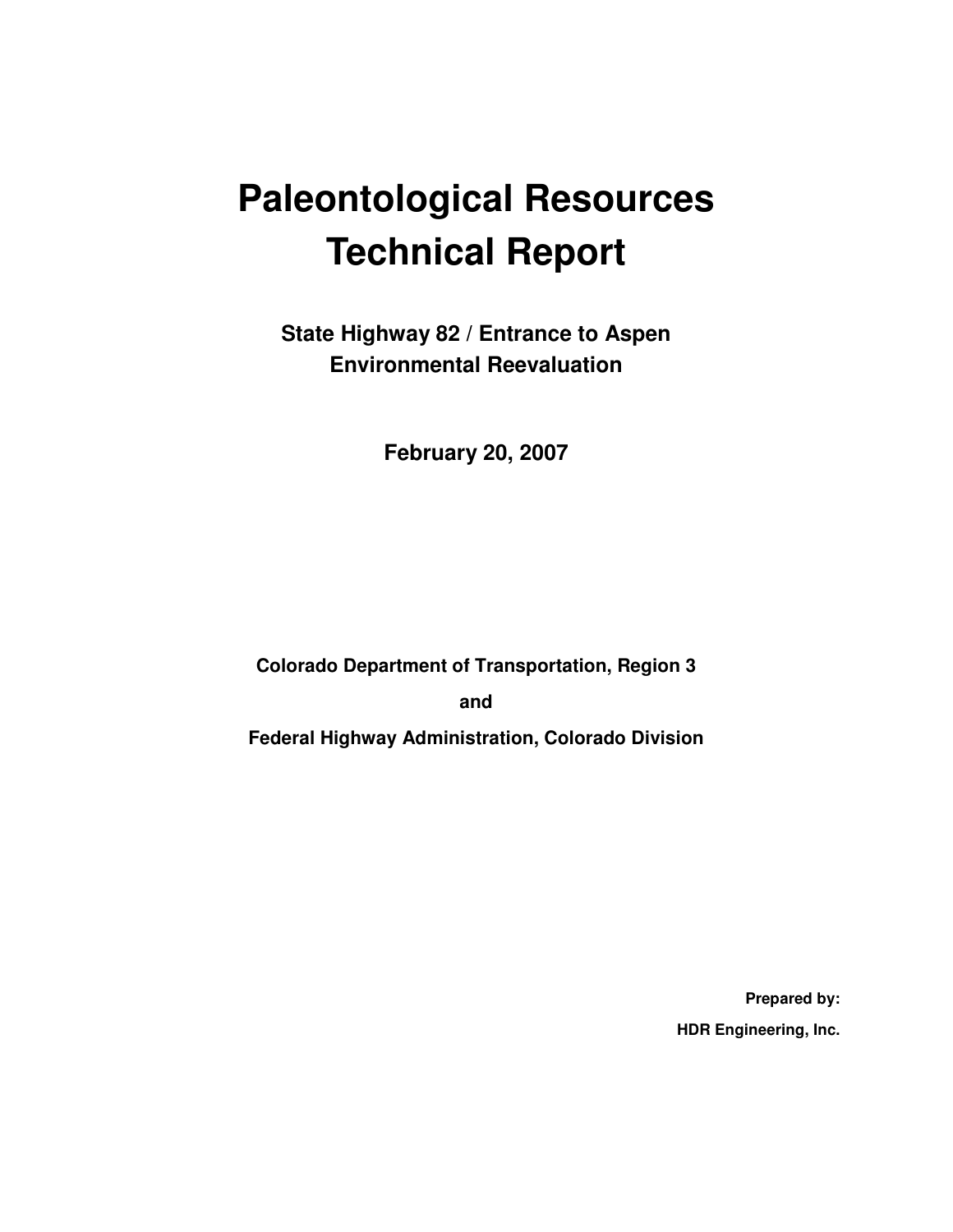#### **Contents**

| 1.0        |     |  |  |  |
|------------|-----|--|--|--|
|            | 1.1 |  |  |  |
|            | 1.2 |  |  |  |
|            | 1.3 |  |  |  |
| <b>2.0</b> |     |  |  |  |
|            | 2.1 |  |  |  |
|            | 2.2 |  |  |  |
| 3.0        |     |  |  |  |
| 4.0        |     |  |  |  |
| 5.0        |     |  |  |  |
| 6.0        |     |  |  |  |
| 7.0        |     |  |  |  |
|            |     |  |  |  |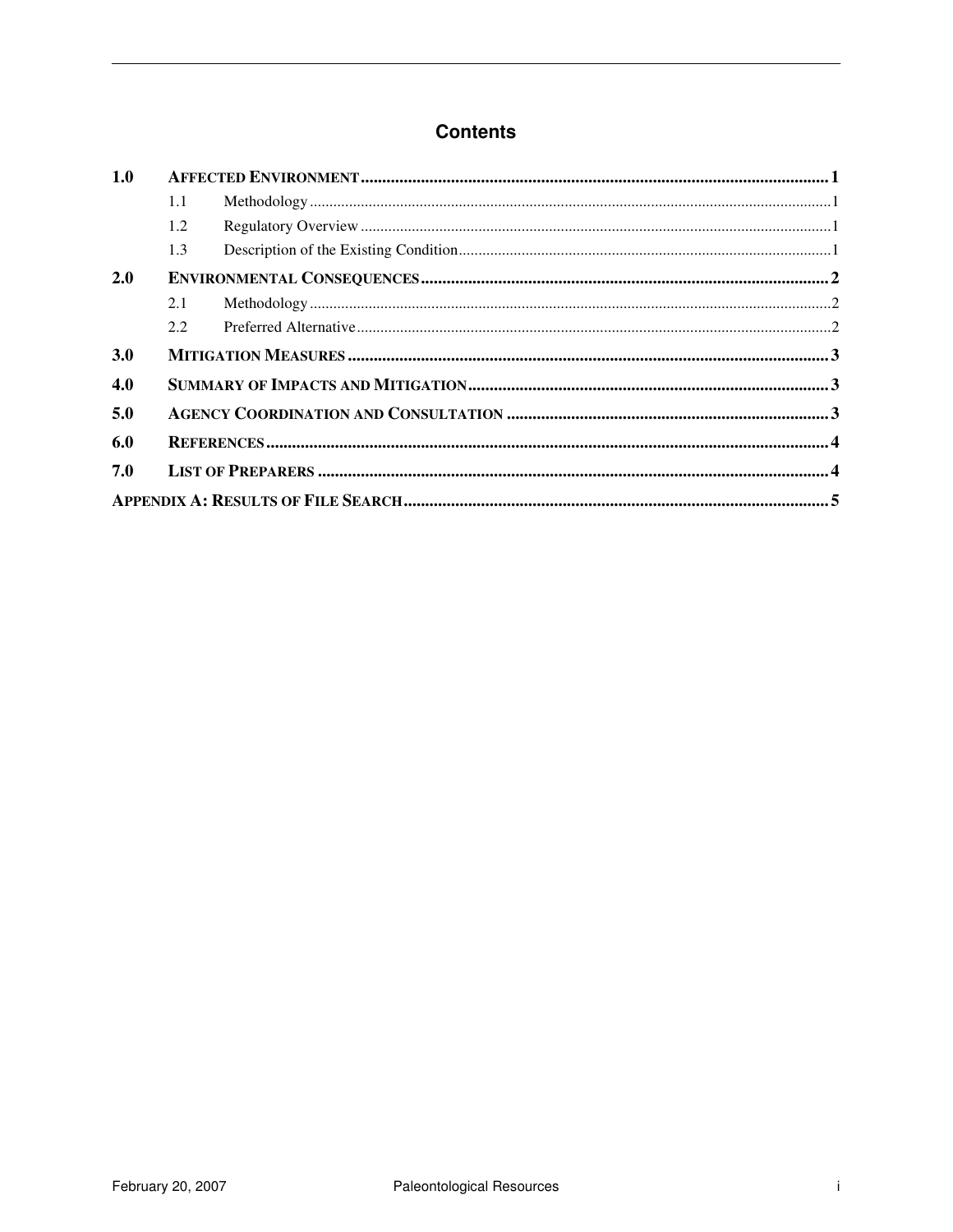#### **1.0 Affected Environment**

This report provides a reevaluation of the paleontological resources analysis presented in the 1997 State Highway 82 Entrance to Aspen Final Environmental Impact Statement (FEIS) for the Preferred Alternative selected in the Record of Decision (ROD) issued in August 1998.

#### **1.1 Methodology**

The paleontological reports, prepared in 1988 and reassessed in 1990 for the EIS, were reviewed to determine the status of paleontological resources at the time of the FEIS publication. Steve Wallace, Colorado Department of Transportation (CDOT) paleontologist, was contacted to determine what additional reconnaissance work was required to re-evaluate the existing conditions. Wallace (2006) conducted a museum file search to determine if any fossils have been recovered from the project area since the original reconnaissance studies and publication of the FEIS.

#### **1.2 Regulatory Overview**

There have been no new or changed regulatory requirements since the publication of the 1997 FEIS. Paleontological resources are governed under the Historical, Prehistorical, and Archaeological Resources Act [Colorado Revised Statute 24-80-401ff, a.k.a. State Antiquities Act], which protects all fossils on state-owned lands and lands controlled by any subdivision of state government. While the requirement to locate and assess the scientific importance of fossils on state-owned lands is not stated explicitly in the law, it is implicit in the requirement to avoid any damage to, destruction or removal of the resource without a permit.

#### **1.3 Description of the Existing Condition**

Since publication of the 1997 FEIS, there have been no changes in known paleontological resources in the project area. The FEIS indicated that the geological deposits have potential to yield fossils and have produced fossil remains elsewhere in central and southwest Colorado. However, the results of the 1990

assessment indicated that vertebrate fossils are probably not preserved in the project corridor in appreciable numbers. The file search conducted on July 3, 2006, revealed that no additional fossils have been recovered near the project area (Wallace, 2006).

Two components of the Preferred Alternative have been constructed since the publication of the FEIS and ROD: (1) Owl Creek Road and West Buttermilk Road have been relocated to create a new, signalized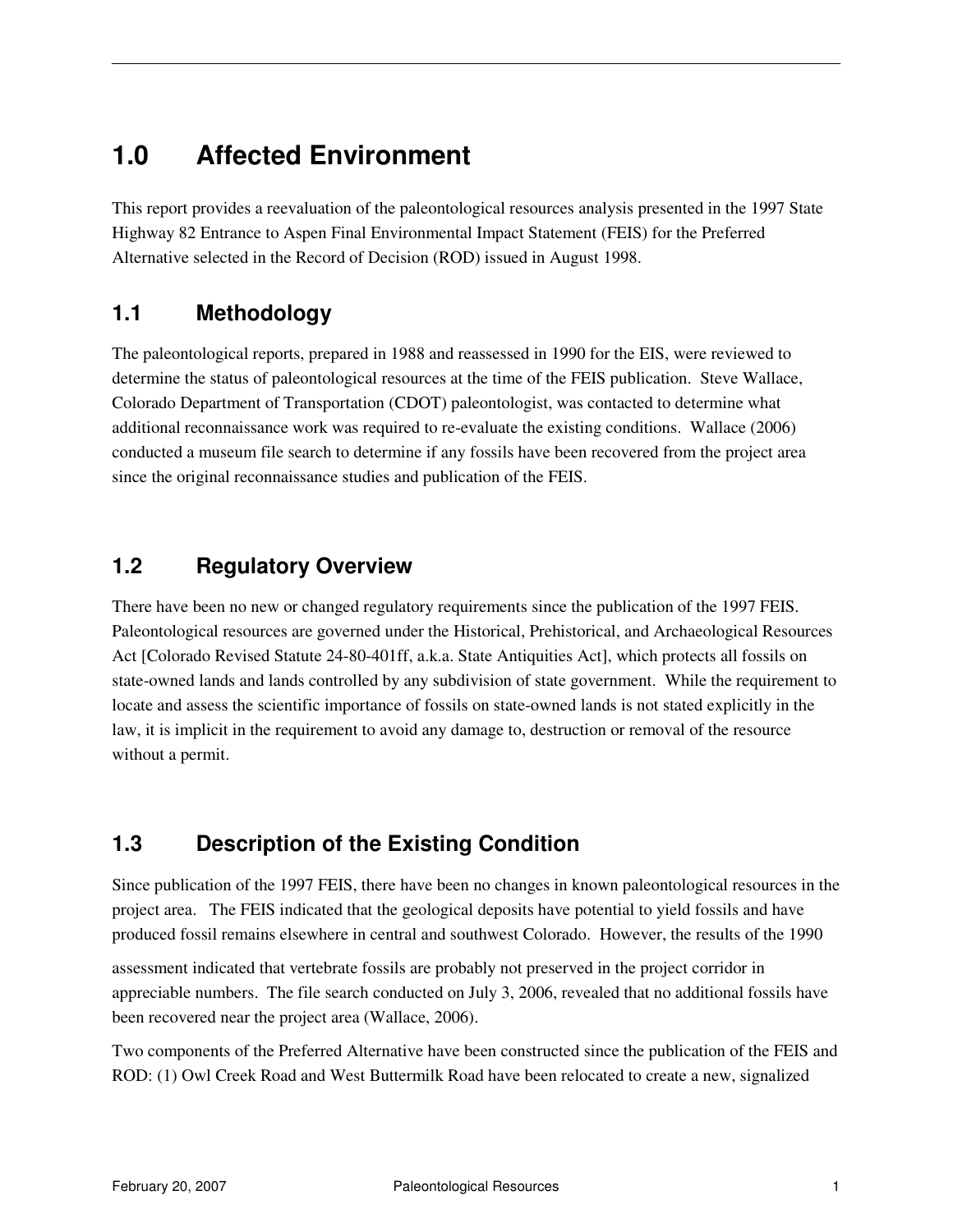intersection with State Highway 82 near the Buttermilk Ski Area; and (2) the roundabout at the Maroon Creek Road intersection has been completed.

In addition, the Maroon Creek Bridge Replacement Project is currently under construction, scheduled for completion by spring of 2008. This project is being constructed as a bridge replacement without any increase in roadway capacity. However, it will accommodate the Entrance to Aspen Preferred Alternative in the future by removing the center median and re-striping for two general-purpose lanes and two exclusive bus lanes (see the Introduction to the Technical Report Volume for more detail).

The intersection of Truscott Drive and State Highway 82 was completed in 2001. While this intersection is not part of the Entrance to Aspen Project, its configuration accommodates the alignment for the east approach to the Maroon Creek Bridge Replacement Project.

A transportation easement across the Marolt-Thomas Open Space was conveyed from the City of Aspen to CDOT in August of 2002, as part of land exchange and mitigation agreements between CDOT and the City of Aspen and Pitkin County. (Refer to Appendix A and B in the 1998 Record of Decision for details of the open space conveyance agreements and mitigation commitments.)

## **2.0 Environmental Consequences**

This section describes the environmental impacts of the Preferred Alternative that have changed since publication of the FEIS and ROD. Impacts considered included impacts from the construction, operation, and maintenance of the Preferred Alternative.

#### **2.1 Methodology**

The changes in existing conditions were compared against the potential construction disturbance (for example, grading and cuts into potential fossil bearing formations). Operational impacts that might expose fossils also were considered for the Preferred Alternative selected in the 1998 ROD. For paleontological resources, there were no changes observed in the existing conditions; therefore, no additional impact analysis was necessary.

#### **2.2 Preferred Alternative**

The potential for paleontological resources to be present in the project corridor is low based on the original reconnaissance study and the 2006 research file search. No changes in the existing paleontological conditions have occurred since publication of the FEIS so no additional impact analysis was necessary.

No paleontological resources were encountered during the previous construction of the intersection improvements or roundabout (as evidenced by the 2006 file search), and no resources have been encountered to date in the Maroon Creek Bridge construction area.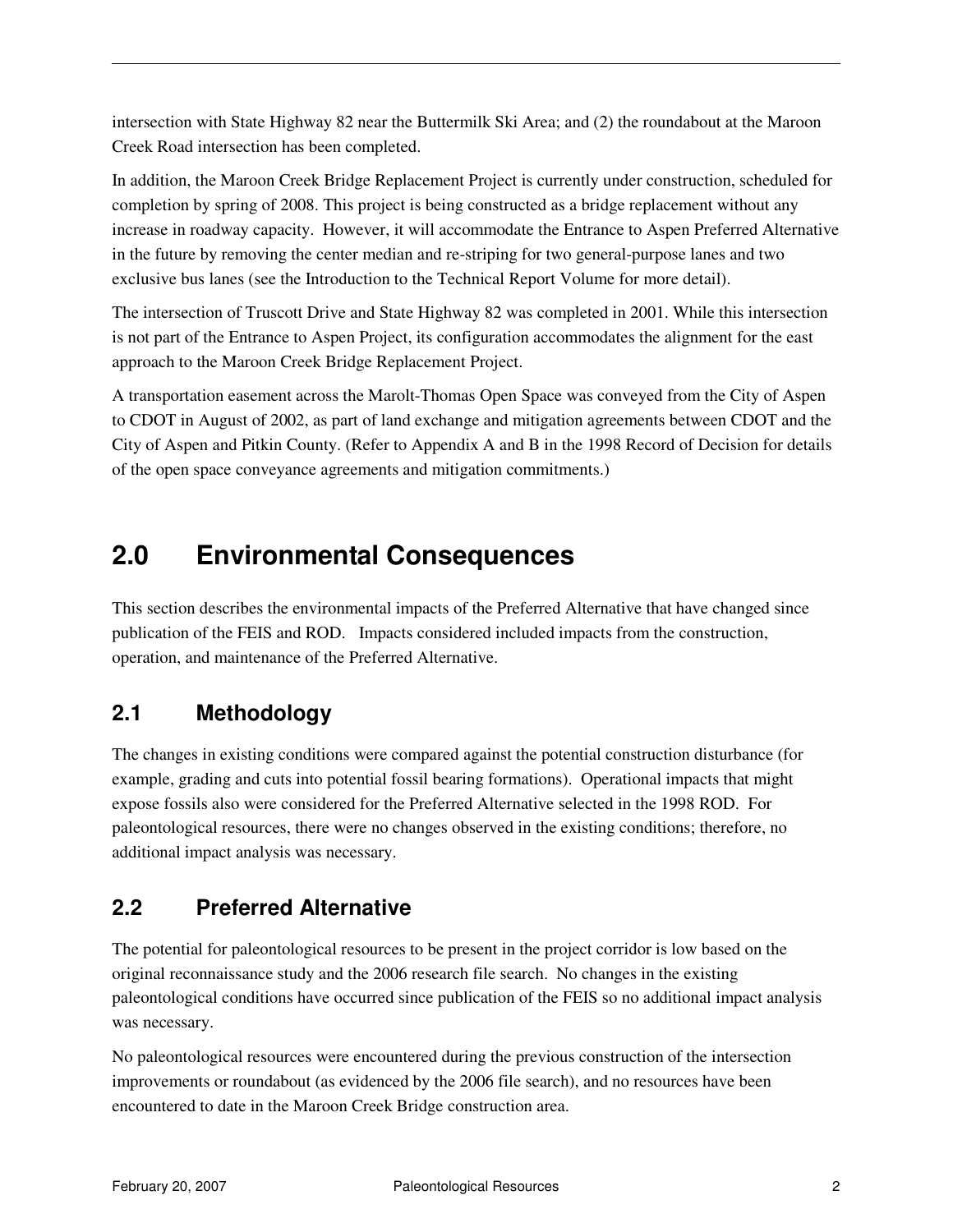#### **3.0 Mitigation Measures**

The mitigation measures described in the 1997 FEIS (page VI-4) have been implemented for components of the Preferred Alternative already constructed or currently under construction. These measures also would be implemented during construction of future components of the Preferred Alternative, and are adequate to protect potential paleontological resources in the project area. No additional mitigation would be needed, based on current conditions and regulations.

#### **4.0 Summary of Impacts and Mitigation**

Impacts are summarized below in Table 4-1 as identified in both the FEIS and this reevaluation. Mitigation measures listed in the table are those from the 1998 ROD, unless additional measures are noted as being required due to findings of the reevaluation.

| Topic                        | <b>FEIS Impact</b>    | <b>Reevaluation Impacts</b> | <b>Mitigation Measures</b>                                                                                                                                                                                                                                                                                |
|------------------------------|-----------------------|-----------------------------|-----------------------------------------------------------------------------------------------------------------------------------------------------------------------------------------------------------------------------------------------------------------------------------------------------------|
| Paleontological<br>Resources | No impacts identified | No change                   | If any paleontological<br>resources are uncovered<br>along the alignment during<br>construction, work in the<br>immediate vicinity will cease,<br>CDOT staff paleontologist will<br>be notified, and the material<br>will be evaluated by a<br>qualified paleontologist and<br>coordinated with the SHPO. |

**Table 4-1 Summary of Impacts and Mitigation Measures** 

## **5.0 Agency Coordination and Consultation**

The CDOT paleontologist, Steve Wallace, was contacted on June 30, 2006 to discuss the previous paleontological resources report that was prepared for the 1997 FEIS. As a result of the discussion, the paleontologist conducted a file search on any paleontological recoveries in the area since the FEIS. Files searches were conducted with the University of Colorado Museum and the Denver Museum of Nature and Science. No additional records of paleontological finds were recorded in either file search. The results of the file search are provided in Appendix A.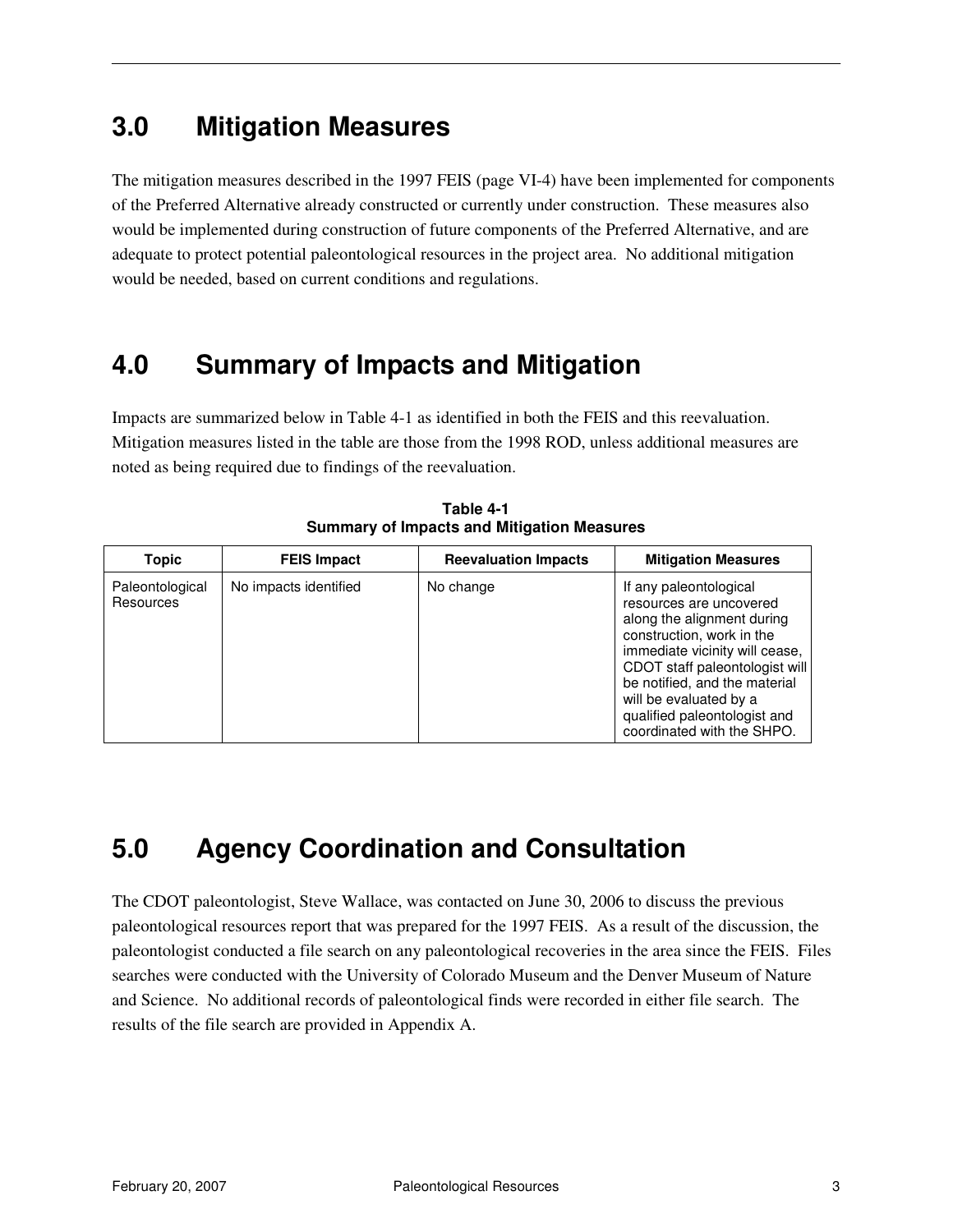## **6.0 References**

- Colorado Department of Transportation (CDOT). No Date. CDOT Paleontology Analysis and Documentation Procedures. Available at: http://www.dot.state.co.us/environmental/CulturalResources/Paleontology.asp accessed on June 30, 2006.
- CDOT, August 1995. State Highway 82 Entrance to Aspen Draft Environmental Impact Technical Reports. *Paleontology*.
- Wallace, Steve. 2006. Personal Communication between Steve Wallace, CDOT Paleontologist and Laura Lutz-Zimmerman, HDR Engineering regarding re-evaluating paleontological resources.

## **7.0 List of Preparers**

Laura Lutz-Zimmerman, Environmental Scientist, HDR Engineering, Inc.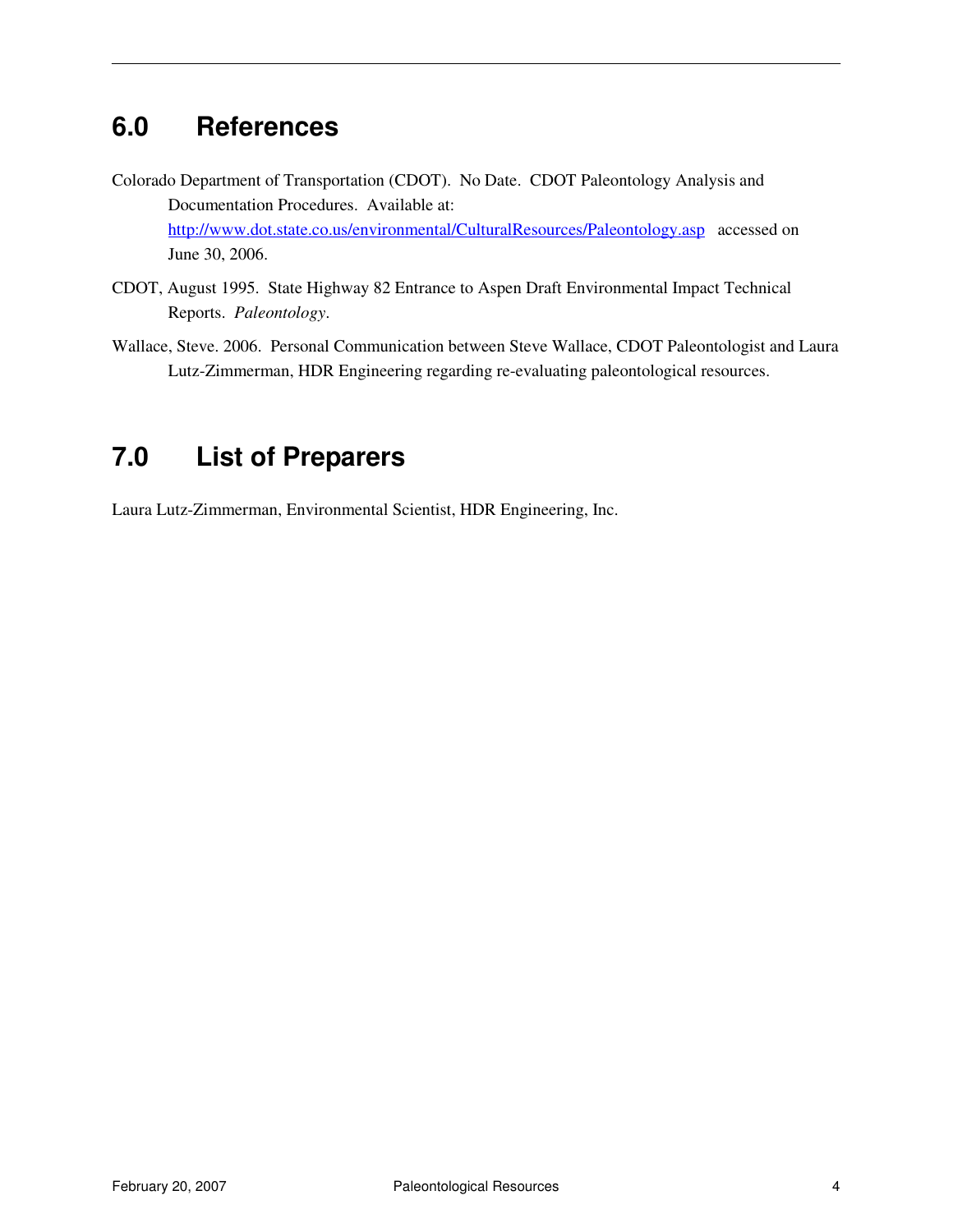## **Appendix A: Results of File Search**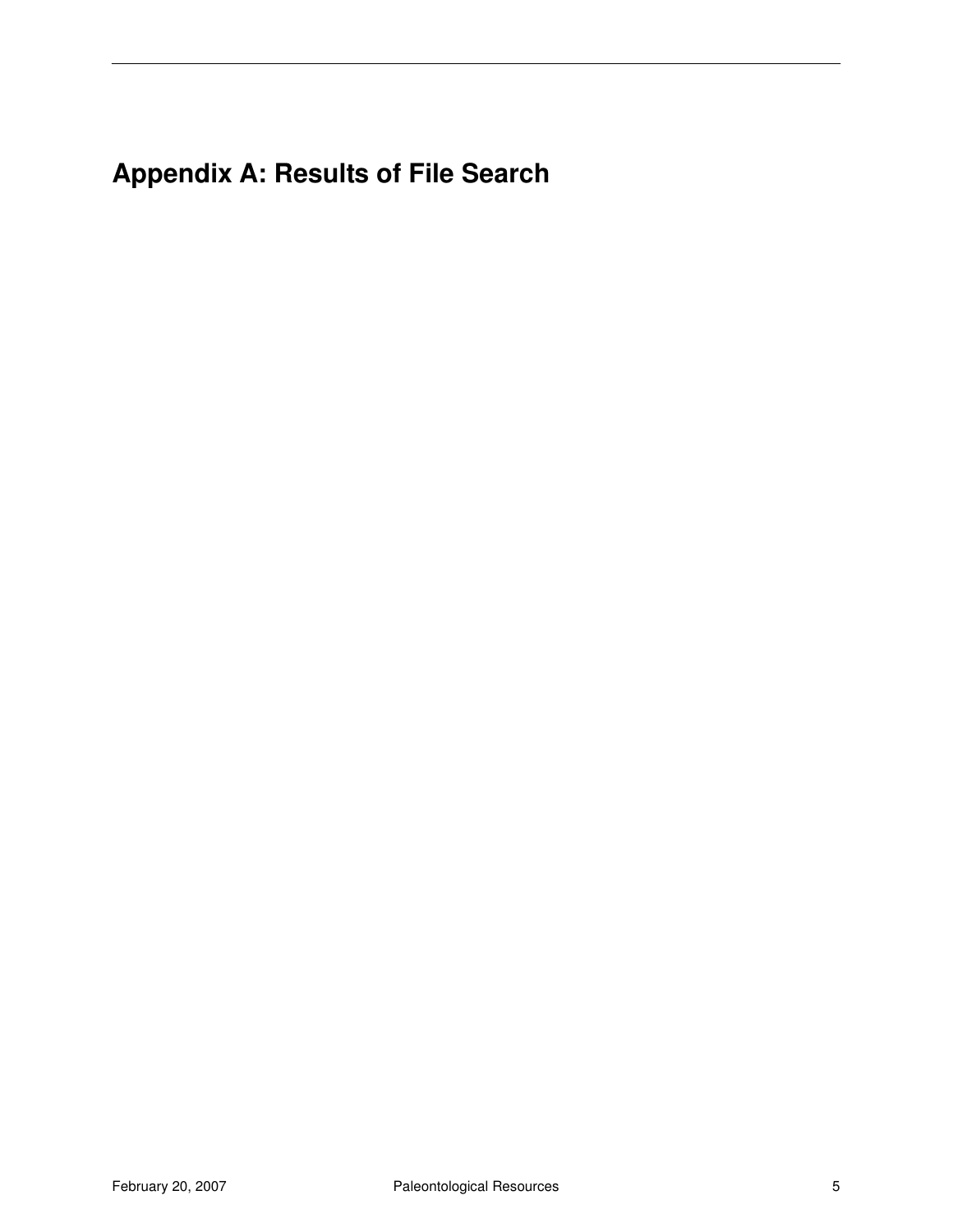#### Zimmerman-Lutz, Laura R.

Wallace, Steven [Steven.Wallace@dot.state.co.us] From:

- Thursday, July 06, 2006 4:15 PM Sent:
- To: Zimmerman-Lutz, Laura R.

Subject: RE: Follow up on Aspen Re-evaluation

Laura,

The Denver Museum has recorded no fossil localities anywhere in Pitkin County, ever. Therefore, I believe the paleontological assessment presented in the old Entrance to Aspen FEIS is still valid.

Steve

From: Zimmerman-Lutz, Laura R. [mailto:Laura.Lutz-Zimmerman@hdrinc.com] Sent: Thursday, July 06, 2006 2:58 PM To: Wallace, Steven Subject: RE: Follow up on Aspen Re-evaluation

Steve - Thanks for the update. Let me know what you find out this afternoon. ~~ Laura

Laura R. Lutz-Zimmerman HDRIONE COMPANY - Many Solutions<br>303 East 17th Avenue Suite 700 Denver, CO 80203<br>Phone: (303) 318-6344 Fax: (303) 860-7139 laura.lutz-zimmerman@hdrinc.com

From: Wallace, Steven [mailto:Steven.Wallace@dot.state.co.us] Sent: Thursday, July 06, 2006 1:31 PM To: Zimmerman-Lutz, Laura R. Subject: RE: Follow up on Aspen Re-evaluation

Laura,

I received an e-mail response yesterday from the University of Colorado Museum; they have no new localities within the Entrance to Aspen EIS limits. The keeper of the records at the Denver Museum of Nature and Science is out of the office until July 17, so I am going to have to go up there myself and see if they have any new localities (which I seriously doubt since they rarely, if ever, work up in the Aspen area). I was planning to go up there (to the Museum) this afternoon, and the car I had signed out to go up there just now got back to the office, so I should be leaving shortly to find what I can find out. I'll let you know as soon as I have results.

Steve

From: Zimmerman-Lutz, Laura R. [mailto:Laura.Lutz-Zimmerman@hdrinc.com] Sent: Thursday, July 06, 2006 1:24 PM To: Wallace, Steven Subject: Follow up on Aspen Re-evaluation

7/10/2006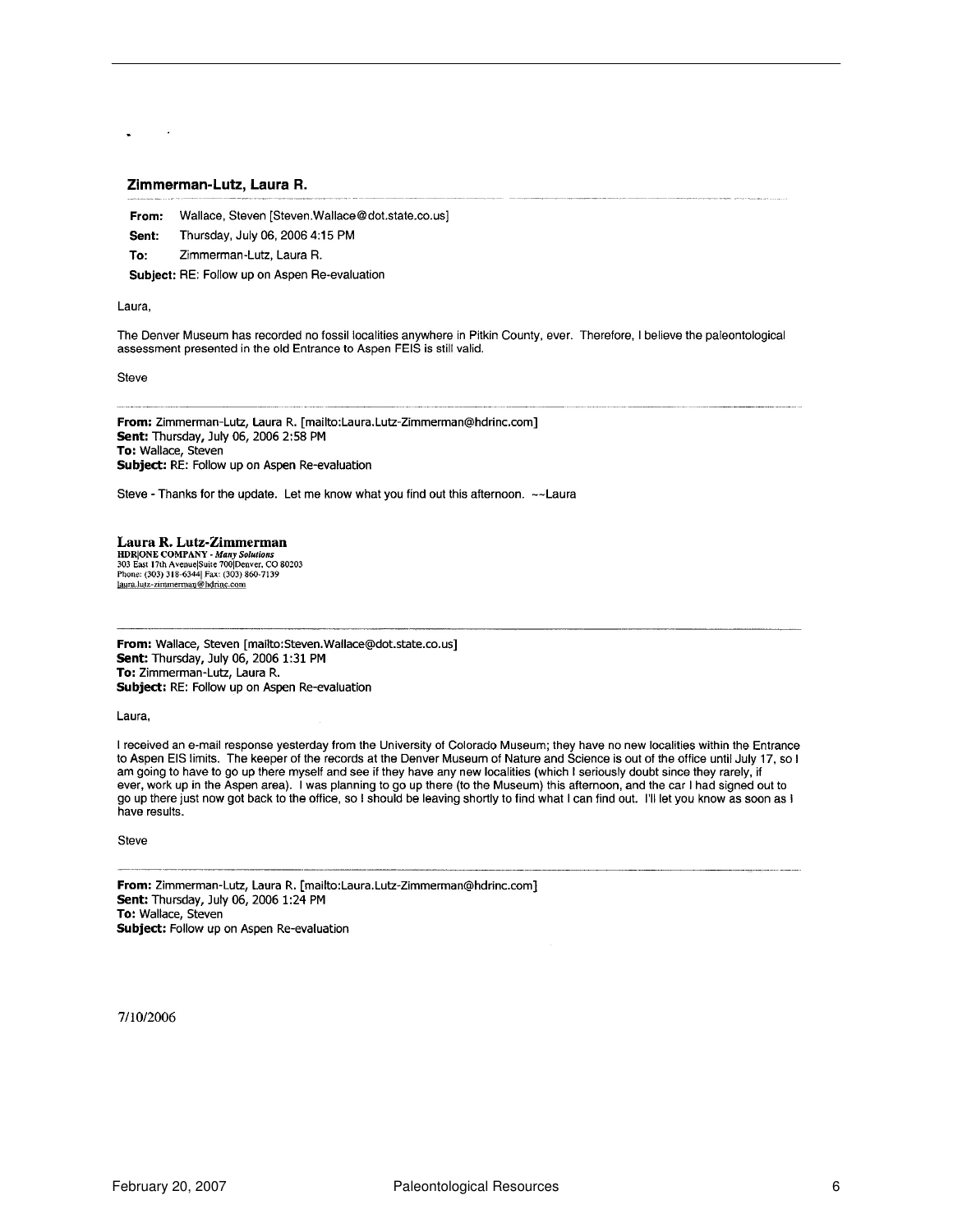$\blacksquare$ 

#### Good Afternoon Steve -

We spoke on Friday regarding the Aspen Re-evaluation project. You indicated that you would complete the file search to make<br>sure no additional resources were found since the original EIS. When we spoke, you indicated to fo you.

Laura

**Laura R. Lutz-Zimmerman**<br> **HDR|ONE COMPANY** - *Many Solutions*<br>
303 East 17th AvenuelStuite 700[Denver, CO 80203<br>
Phone: (303) 318-6344| Fax: (303) 860-7139<br>
laura.lutz-zimmerman@hdrinc.com

7/10/2006